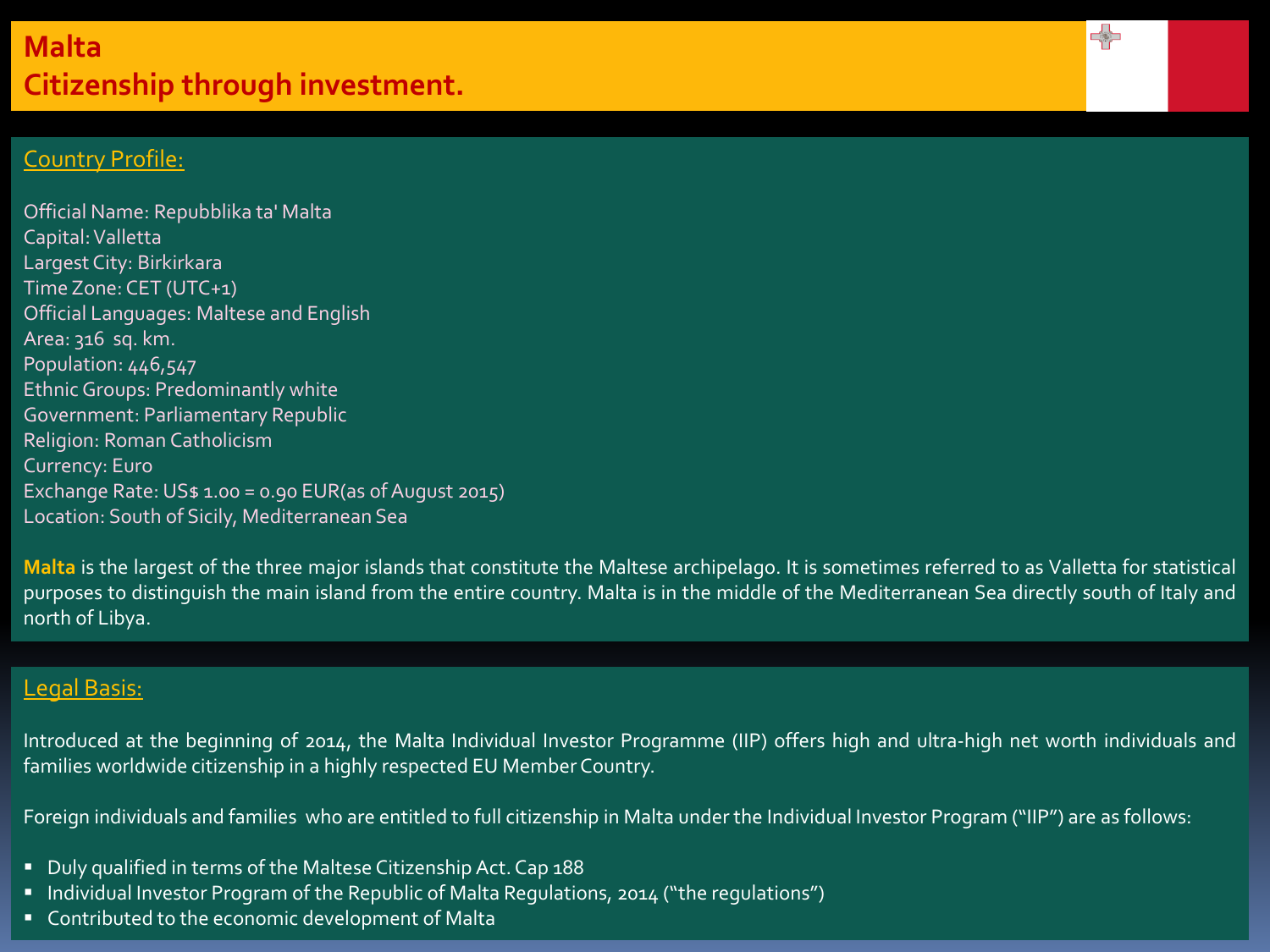## Malta Benefits:

**Enjoy full citizenship for life, which can be passed on to future generations by descent!!**

## **Right to live, work, study in any of the 28 EU countries, Norway, Iceland, Switzerland & Liechtenstein!**

- $\checkmark$  Visa-free access to over 160 countries including EU, USA and Canada
- $\checkmark$  Fast track residence cards within 1-3 weeks with Schengen mobility for 18 months
- $\overline{\mathsf{y}}$  Recognizes dual citizenship
- $\checkmark$  No language tests
- $\checkmark$  No citizenship tests
- $\checkmark$  Ability to set up business in Malta
- $\checkmark$  English-speaking environment, high standard of living
- $\checkmark$  Very low income tax, no capital gains tax, no inheritance tax
- $\checkmark$  Ideal location in the centre of the Mediterranean



 Family eligibility includes parents of main applicant and spouse, minor children, unmarried dependent adult children <27. Descendants automatically entitled to citizenship thereafter

## Time Frame and Fees:

Processing Time for Individual Investor Programme (IIP)

- Minimum period of six months and a maximum period of 24 months, however majority of cases takes 12 months
- Within seven days from receipt of the application, the Concessionaire or the Accredited Agent will be notified of the completeness of the application

#### Letter of Approval in Principle

Due diligence is conducted and once application is accepted, this letter will be issued to the applicant within 120 days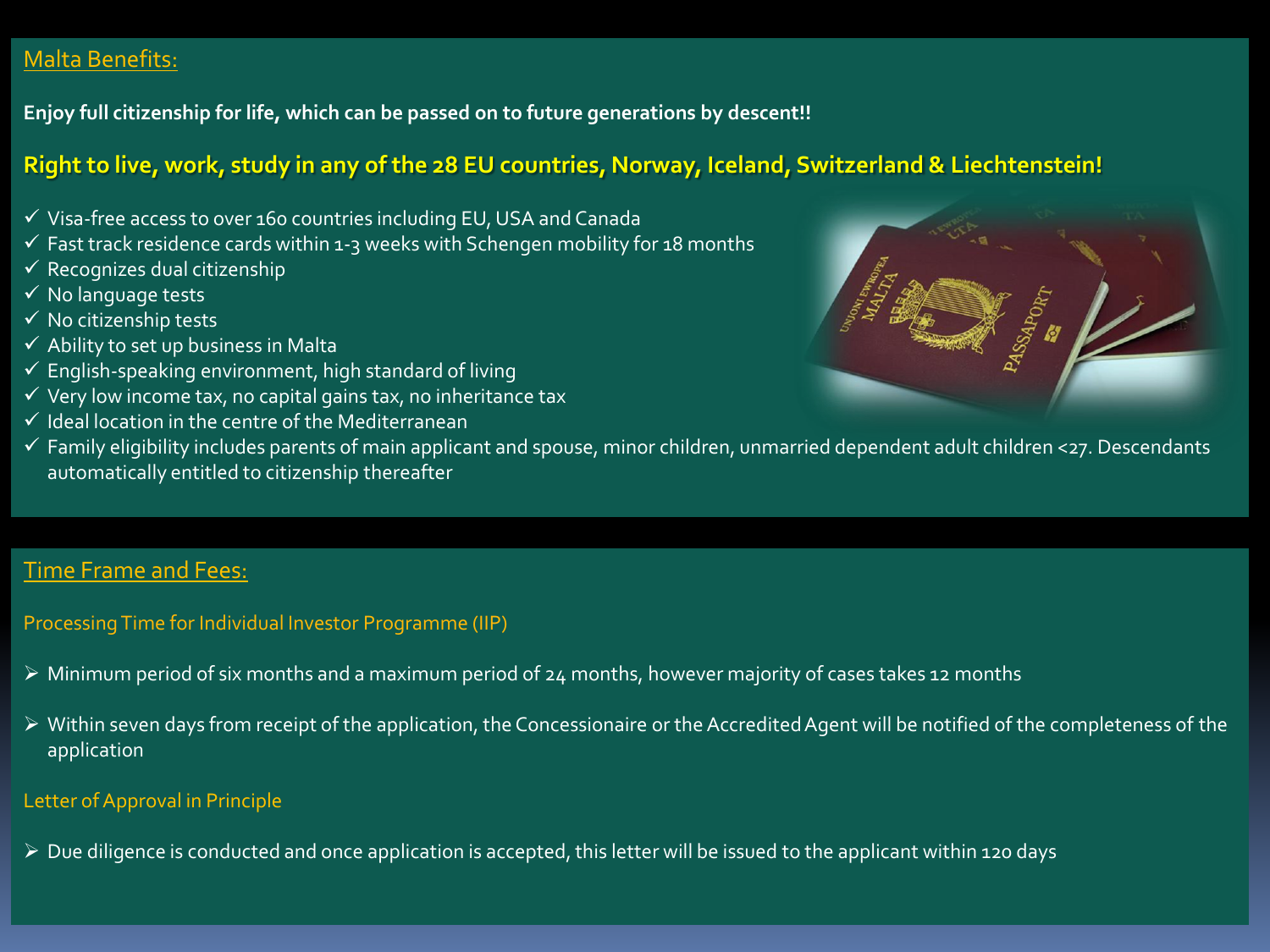Citizenship is granted to suitable individuals and families who hold resident status in Malta for a period of twelve months immediately preceding the day of issuing of the certificate of naturalization , who qualify under the very strict due diligence regime, contributed to the economic development of Malta and provided proof of title of residential property in Malta. Hence, the following procedures are required :

#### **1. Financial Contribution**

The following minimum contributions must be made within four months of being issued a Malta IIP Letter of Approval in Principle:

- Main applicant EUR 650,000 (contribution to National Development and Social Fund)
- **Spouse EUR 25,000**
- Minor children EUR 25,000 each
- Children 18-26 (unmarried) EUR 50,000 each
- Dependent parents & grandparents EUR 50,000 each
- Adult children (physically or mentally challenged) EUR 50,000 each

#### **2. Pay Due Diligence fees as follows:**

- Principal applicant EUR 7,500
- **Spouse EUR 5,000**
- **Minor dependents (aged 0-12) no fee**
- Minor dependents (aged 13-17) EUR 3,000 each
- Adult dependents EUR 5,000 each

#### **3. Real Estate Purchase or Rental**

- The applicant must commit to retain a residence in Malta for a period of at least 5 years either any of the two options as follows:
- 1. Buying a property in Malta for at least EUR 350,000 and maintaining ownership for 5+ years
- 2. Leasing a property for 5 years or more with a minimum annual rent of EUR 16,000
- *Applicants must provide evidence of owning or leasing a property on the islands within four months of receiving a citizenship Malta Letter of Approval in Principle.*
- *Upon purchasing real estate or entering a property lease in Malta, investor citizenship candidates are issued a Malta identity document called an eResidence card.*